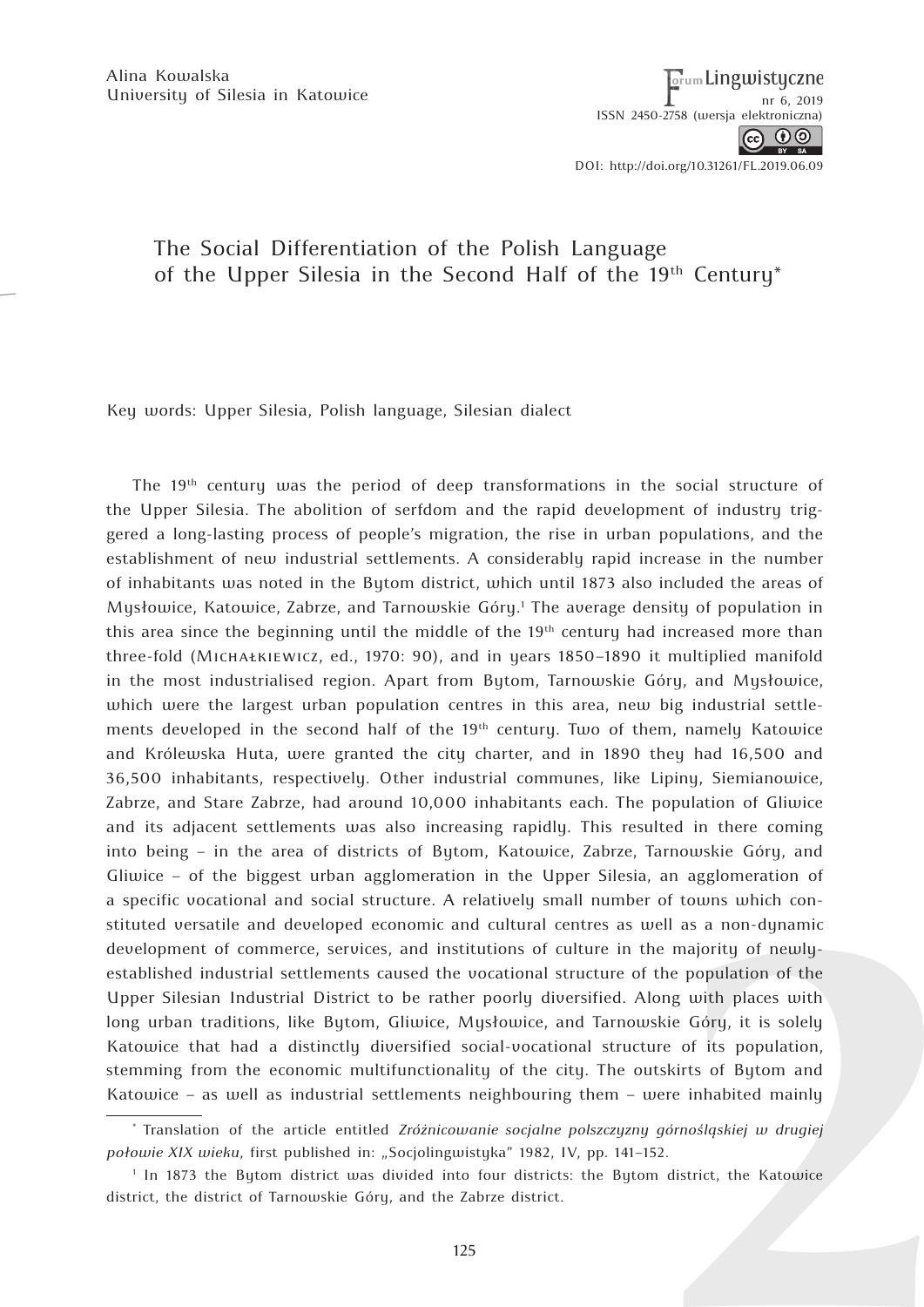by the workers of big industrial plants. In big settlements, industry provided work to three-fourths up to four-fifths of the population (Michałkiewicz, ed., 1976: 33).

Together with industrial development, the character of the Upper Silesian villages was also changing. As early as in the mid-19<sup>th</sup> century, rural stratification and differentiation were more visible in industrialised areas than in agricultural districts. Towards the end of the 19<sup>th</sup> century, the inhabitants of Upper Silesian villages were more and more often working outside of agriculture. The countryside was ceasing to represent strictly farming-oriented activities, and was frequently losing its old character (MICHAŁKIEWICZ, ed., 1976: 197).

Dynamic industrialisation of the Upper Silesia also led to certain changes in the ethnic structure of its inhabitants. Even though those who came to towns and industrial settlements were migrants from Upper Silesian villages (that is, Poles), among industrialists, technical supervision and administration workers, as well as among more affluent merchants and craftsmen prevailed Germans. The number of German people was rising together with the development and modernisation of industrial plants, to which professionals were brought from inland Germany. In towns, the percentage of German-origin citizens was also increasing due to the creation of new state institutions and the forming of city and district authorities. As a result of these changes, towards the end of the  $19<sup>th</sup>$  century Germans constituted already around one-fifth of the inhabitants of the Upper Silesian Industrial District, with the percentage of Germans being considerably higher in towns and in big industrial settlements than in villages, and they constituted around three-fifths in Katowice and Gliwice; in Bytom and Tarnowskie Góry, the number of Germans was close to 50 per cent of the inhabitants (Michałkiewicz, ed., 1976: 51).

Due to the influx of Germans to towns and because of the Germanisation of education and administration, the German language was gradually becoming more common also among the Polish population of the Upper Silesia. This concerned mainly males, who, while serving in the army or during their contacts with superiors at workplace, had to use German. This situation constituted a certain threat to the Polish language and was even more dangerous due to the fact that the knowledge of the German language in Silesia was the prerequisite of social promotion and of moving to a hierarchically higher class. In all areas there were certain cultural consequences connected with social promotion. One of them was the necessity to acquire a language of a social group to which an individual moved as a consequence of promotion. In Silesia such a group was the German intelligentsia, so its language and culture were to be acquired.

The knowledge of the literary Polish was not a factor conditioning social promotion, so the Silesian intelligentsia of the Polish origin did not sever a connection with the dialect and did not feel it necessary to use the literary Polish while speaking. The language was known, but it was almost exclusively a written language, or – to be exact – a printed language, because in manuscripts not meant for printing forms characteristic of a spoken language were employed, and in Silesia the dialect performed this function.

The general Polish language was employed as a literary tool by publicists, writers, publishers, editors, and by some Catholic priests. It was the language of popular literature, songs, prayer books, sermons, magazines, and course books for learning Polish. Beyond the circle of the so-called creative intelligentsia it was known passively, but it was not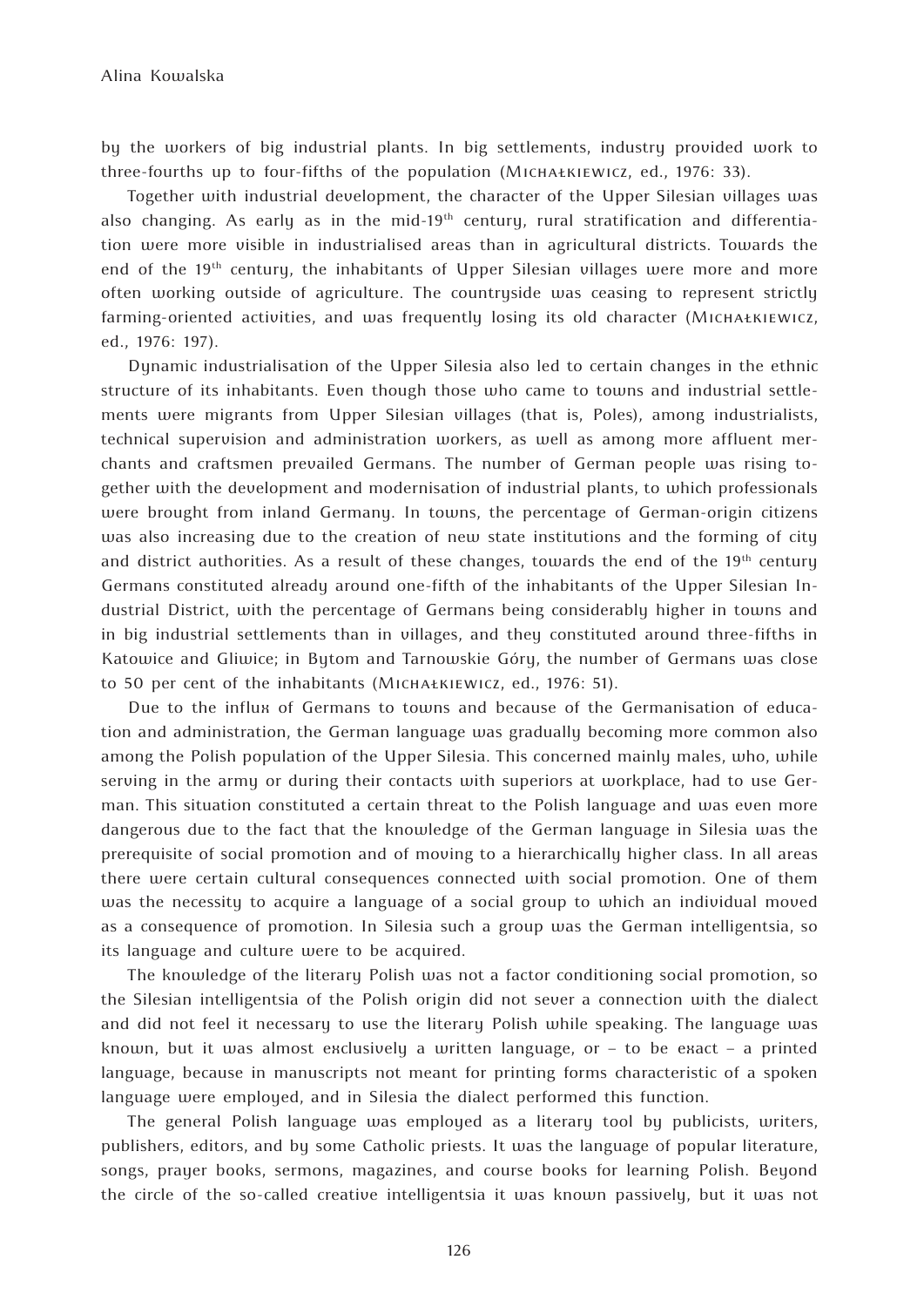spoken. The Silesian dialect was used in families and among neighbours, whereas German was employed in official contacts.

All this created a specific language situation in the Silesia of the second half of the 19th century based on the opposition *spoken language* versus *the language of Polish printed texts*, which corresponded with the opposition *the Silesian dialect* versus *the literary Polish language*. Social differences played a secondary role, and even though they influenced the degree of saturation of the colloquial language with dialectic variants and German loan-words, this did not lead (in the Upper Silesia in the  $19<sup>th</sup>$  century) to the emergence of a separate type of language, dubbed by Antoni Furdal as a "'civilised' spoken language" (Furdal, 1973: 15). Very few representatives of the Silesian intelligentsia preserved in their speech most of phonetic dialectal features, but they appeared in their utterances and in texts not meant for print less consistently than in the language of craftsmen and labourers.

At that time in the Upper Silesia there were no significant differences between the speech of town dwellers and of villagers. The phonological and inflectional system of the urban population, particularly of the inhabitants of small towns and industrial settlements, was close to the system of folk dialects. There were clear differences only in vocabulary, ones determined by the stronger impact of German on the inhabitants of towns and settlements rather than on rural populations. In the Upper Silesian Industrial District, the impact of the unified general Polish was weak and one-sided. Due to the lack of Polish schools and a strong group of the Polish intelligentsia, people were becoming familiar with this language solely through printed texts, especially the press and popular publications of the local typographic enterprises.

In that situation, the main opponent of German was the Silesian dialect. This fact strengthened the position of the latter in all social groups and caused the social differentiation of the language of those inhabiting the Upper Silesian Industrial District to be based not so much on a different quality of the language system components, but rather on the higher or lower degree of language variability, something showing in the frequency of dialectal forms and the consistency of their usage. In its purest form, the dialect featured in the countryside. Town dwellers were using the dialect in direct individual and local contacts, whereas in writing they were mixing dialectal forms with those present in general Polish, and the degree to which texts were saturated with dialectal elements was dependent on the writers' education and on the knowledge of the language norms of general Polish. Dialectal forms are thus employed more consistently in craftsmen's notes than in parish records written by priests.

Such conclusions can be drawn while analysing the language of *Powieści ludu polskiego*  na Sląsku, written down by Lucjan Malinowski in 1869,<sup>2</sup> of the guild books from Woźniki,

<sup>2</sup> L. Malinowski, 1901: *Powieści ludu polskiego na Śląsku*. "MAAE" V. The texts from the following places were taken into account: Dzierżno, Michałkowice, Piekary, Radzionków, and Szobieszowice.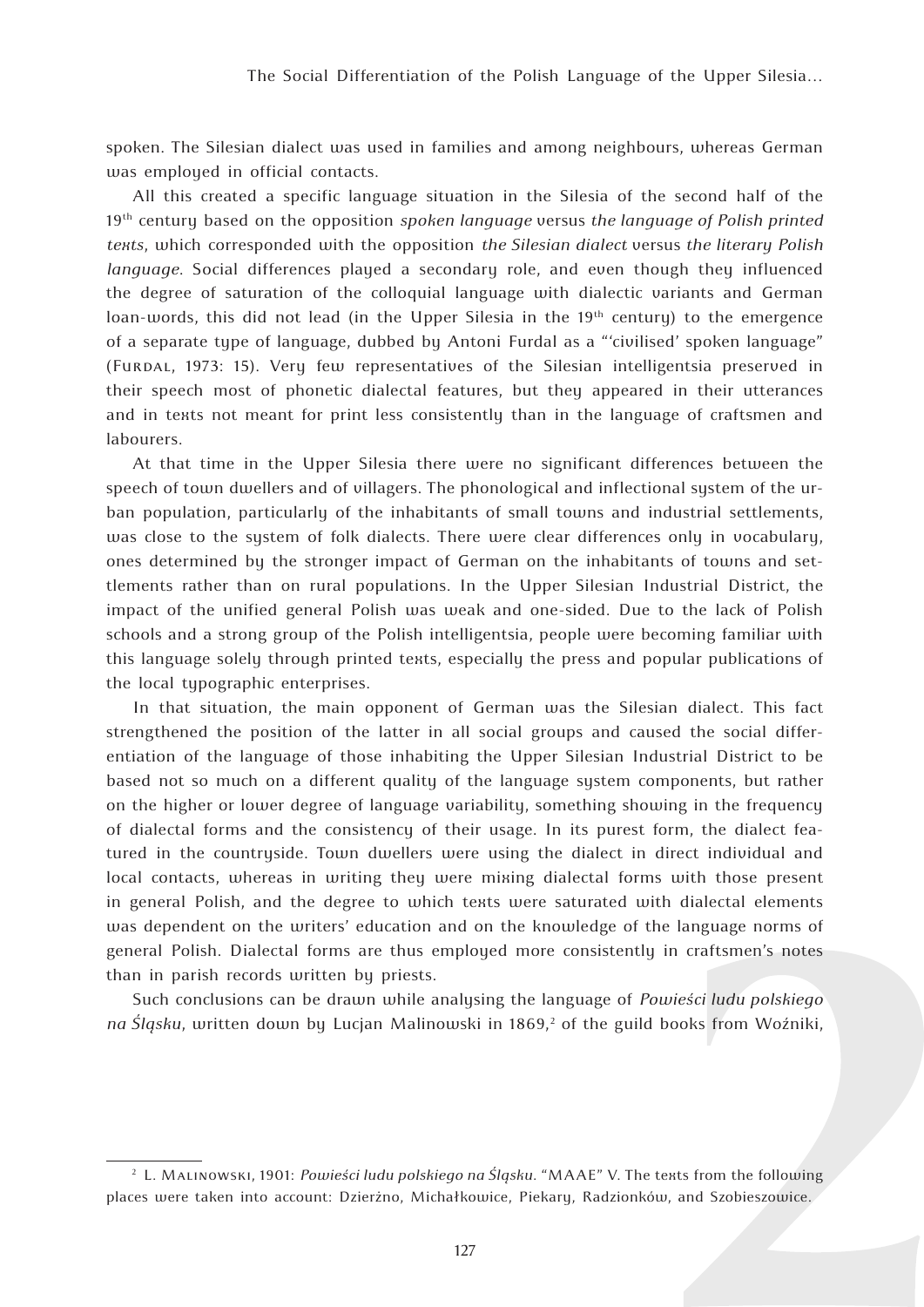Toszek, and Sośnicowice, embracing the years 1850 to 1900, $^3$  and of the parish archives from Bogucice, Katowice, and Lipiny.<sup>4</sup>

The following dialectal features of the Bytom and Gliwice regions abound in the folk novels from Silesia written down by Malinowski<sup>s</sup>:

- 1) the narrow articulation of the tense vowels *a*, *e*, which continue the old long vowels, and the positional narrowing of vowels *a*, *e* before nasal consonants, e.g. *jo* (Mich: 166), *Jonek* (Mich: 174), *móm* (Radz: 184), *bidny* (Radz: 184), *chlip* (Mich: 166), *kobita* (Piek: 182), *śnig* (Mich: 167), *symrańe* (Mich: 172), *tyn* (Mich: 172), *dumu* (Radz: 189), *kumory*  (Szob: 160), *uni* (Mich: 166);
- 2) the pronunciation of *–ę* in the rhyme as *–a*: *ida* (Mich: 171), *ńimoga* (Mich: 174), *znaleza*  (Szab: 160), *po ta cápka* (Mich: 169), *na ta koza* (Radz: 186), *bez ta řečka* (Szob: 162), *na skarga* (Piek: 181), *v sobota* (Mich: 170), *na śćana* (Szob: 163);
- 3) the bi-phonemic realisation of *–ą* in the rhyme: *bédom* (Mich: 167), *dajom* (Szob: 160), *potańcujom* (Szob: 160), *ze suchom laskom* (Szob: 160), *z ućechóm* (Mich: 173), *ze sobóm* (Mich: 169), *s tobóm* (Mich: 172);
- 4) the disappearance of nasality or the transfer of nasality to the following consonant in verb forms containing *–ął*, *–ęł–*, *–ęl–*, e.g. *vyćągnov˘* (Dzier: 158) ‖ *vyćóngnón* (Radz: 186), *vźón* (Mich: 167), *staneli* (Mich: 175) ‖ *vźeni* (Mich: 168);
- 5) the change: *ił*, *ył* > *óu <sup>ˆ</sup>* ‖ *uu* : *buuˆ* (Mich: 174), *chodźuuˆ* (Mich: 166), *piznóuˆ* (Szob: 162), *rob'óu* (Mich: 166), *postav'uu* (Szob: 163), *znośuu* (Mich: 174);
- 6) the change  $e\ell > o\mu$ : *přyšou* (Szob: 161), *šouech* (Szob: 163), *pošou* (Dzier: 157), *vyšouech* (Szob: 162);
- 7) a frequent occurrence of movable *e* in prepositions *we*, *ze*: *ve smutku* (Mich: 167), *ve Śląsku* (Mich: 168), *ve v'ezy* (Piek: 180), *ze synem* (Mich: 172), *ze zav'iści* (Mich: 170), *ze žónom* (Mich: 169);
- 8) mazuration6: *cego* (Mich: 166), *insych* (Radz: 184), *jesce* (Mich: 167), *jus* (Radz: 186), *pytás* (Mich: 166), *rocek* (Radz: 185), *vsystko* (Piek: 182), *zyd* ‖ *žyd* (Dzier: 158);
- 9) the simplification and transformation of consonant clusters: *nimók* (Piek: 183), *podrus* (Szob: 160), *ucik* (Piek: 180), *garv˘o* (Dzier: 158), *jármak* (Radz: 184), *pirsy* (Mich: 168), *chto* (Mich: 174), *śternaśće* (Mich: 168), *postřodku* (Radz: 185);

<sup>&</sup>lt;sup>3</sup> The guild books of Woźniki are to be found in Biblioteka Śląska [Silesian Library] in Katowice, under the following file reference numbers: 452/II, 453/II, 454/I. A detailed description of the books is provided by M.T. Michalewska, 1966: *Woźnickie księgi cechowe w zbiorach Biblioteki Śląskiej*. "Biuletyn Informacyjny Biblioteki Śląskiej" 11 (4), pp. 219–227. The guild books from Toszek and Sośnicowice are deposited in the Archive in Gliwice. The texts from the second half of the 19<sup>th</sup> century were used, and they are contained in the following books: G II 13/1, G II 13/2, G II 11/4, G II 11/5, G II 11/6.

<sup>4</sup> These are predominantly books of banns and of parish notices, kept in the archives of the Parishes of Bogucice and Lipiny, and in the Parish of the Immaculate Conception of the Virgin Mary in Katowice.

<sup>5</sup> I provide each example with the abbreviation of the place and with the page number in the collection created by Malinowski. The spelling preserves all graphic features of the source.

<sup>6</sup> Consistent mazuration occurs in texts from Michałkowice, Piekary, and Radzionków. In a story from Dzierżno mazuration occurs inconsistently, and in Szobieszowice it is not present.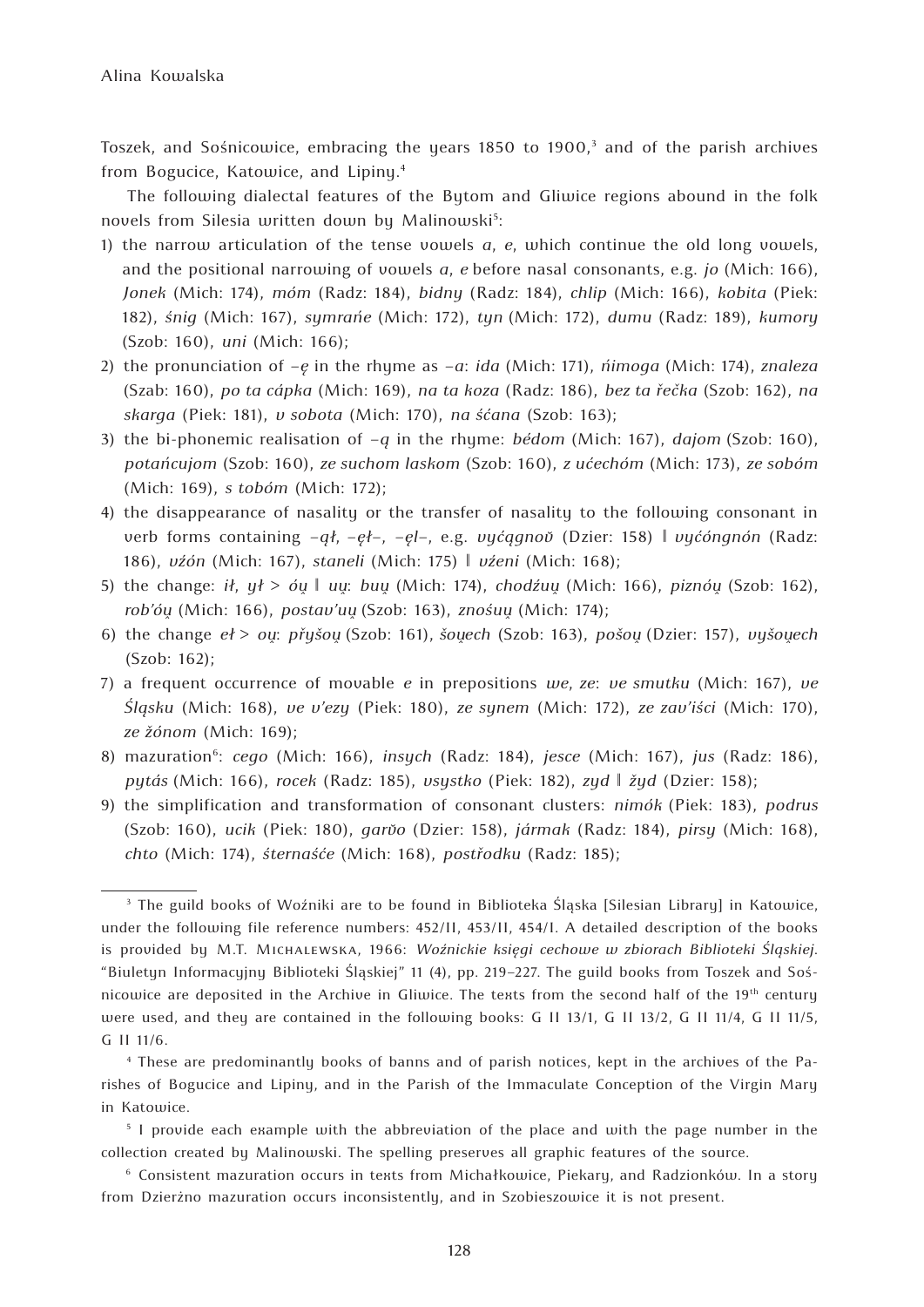- 10) the *–e* ending in the genitive of the singular of soft-thematic feminine nouns ending with *–'a*, e.g. *skošule* (Szob: 163), *do pivnice* (Mich: 169), *do skřyńe* (Piek: 182), *ze šyje*  (Szob: 161), *do źeḿe* (Dzier: 158);
- 11) pronominal forms: *jeji* (Mich: 169), *jeich* (Mich: 172);
- 12) past-tense forms with aorist *–ch*, e.g. *alech já ne kupuv* (Szob: 162), *stavech* (Szob: 161), *vlázech* (Mich: 175), *ńe moglichmy* (Piek: 180), *tochmy śe pytali* (Mich: 168), *přyslichmy*  (Szob: 162).

As concerns lexical dialectisms, the following are worthy of attention: *hnet* (Polish *wnet* – "soon"; Mich: 166), *kapsa* (*kieszeń* – "pocket"; Szob: 162), *m´ ano* (*imię* – "name"; Dzier: 167), *m´ ech* (*worek* – "sack"; Piek: 183), *ošydzić* (*oszukać* – "to cheat"; Mich: 174), *piznóv˘* (*uderzył* – "he hit"; Szob: 162), *pozór* (*uwaga* – "attention"; Mich: 169), *ruby* (*gruby* – "fat"; Szob: 163), *řądzić* (*mówić* – "to speak"; Radz: 184), *śodlak* (*wieśniak* – "peasant"; Mich: 171), *vćepnąć* (*wrzucić* – "to throw in"; Mich: 169), *vońačka* (*bukiet* – "bouquet"; Szob: 160).

A similar language was used by craftsmen in small Upper Silesian towns. In the preserved guild books from Woźniki, Toszek, and Sośnicowice, one can find almost all dialect features noticed by Malinowski, which are:

- 1) the narrow articulation of the tense vowels *a*, *e*: *dlo* (453/II: 9), *kacmorz* (G II 11/5: 5), *mo* (G II/6: 63), *oddo* (G II 11/5: 26), *teros* (453/II: 14), *prziodzyf* (G II 11/5: 3), *szewieckigo* (G II 11/6: 55), *tysz* (453/II: 34);
- 2) the narrowing of *e* before nasal consonants: *dłuzyn* (G II 13/1: 46), *piniądze* (G II 11/5: 20), *swobodzynio* (G II 11/5: 46), *tyn uczyń* (452/II: 13), *wylezynie* (452/II: 19);
- 3) the pronunciation of *–ę* in the rhyme as *–a*, which is typical of Silesia: *za bawełna* (453/II: 23), *bez ta nauka* (G II 11/5: 3), *robić proba* (G II 11/6: 15), *za słusba* (453/II: 16);
- 4) the bi-phonemic realisation of –*ą* in the rhyme: *z matkom* (G II 11/5: 3), *swoiom rynkom* (G II 11/5: 91), *przed commisiiom* (453/II: 6v), *podpisuiom* (G II 11/5: 19), *zostanom* (G II 11/5: 89);
- 5) the forms: *napoczon* (G II 11/5: 19), *prziion* (452/II: 1v), *wzieno się* (G II 11/4: 41);
- 6) the change of *i(y)* before *ł* into a back-series vowel: *boł* (G II 11/5: 9), *płacioł* (G II 11/5: 3), *robioł* (G II 11/5: 17), *uczoł* (G II 11/5: 63), *wstąpyoł* (G II 13/1: 50v);
- 7) the occurrence of *i* after *rz*: *ktorzi* (G II 11/5: 17), *przitym* (G II 13/1: 46), *prziięty* (G II 13/1: 46), *przinalezy* (452/II: 6), *trzi* (454/I: 29v);
- 8) mazuration7 : *nasego* (454/I: 44), *naucki* (452/II: 18), *przisłego* (452/II: 5), *stycnia* (452/ II: 16v), *ucnia* (452/II: 16v);
- 9) the simplification of consonant clusters: *garcarskiey* (454/I: 31), *kaczmorza* (G II 11/5: 27), *modsych* (454/I: 18), *pierszy* (G II 13/2: 24v), *przinios* (G II 11/5: 25);
- 10) the *–e* ending in noun forms: *od Kommisyje* (453/II: 7), *od konwisyje* (G II 11/6: 57), *zastempce* (G II 11/6: 39);
- 11) the pronominal form *ieich* (G II 11/4: 60);
- 12) the past-tense form with the *–chmy* ending: *cochmy byli* (G II 11/4: 48), *cochmy zrobieli* (G II 11/4: 43).

Some of the dialectal features mentioned above can also be found in parish records written by priests, who were the representatives of the Silesian intelligentsia. In these

<sup>7</sup> All presented examples come from the books of Woźniki.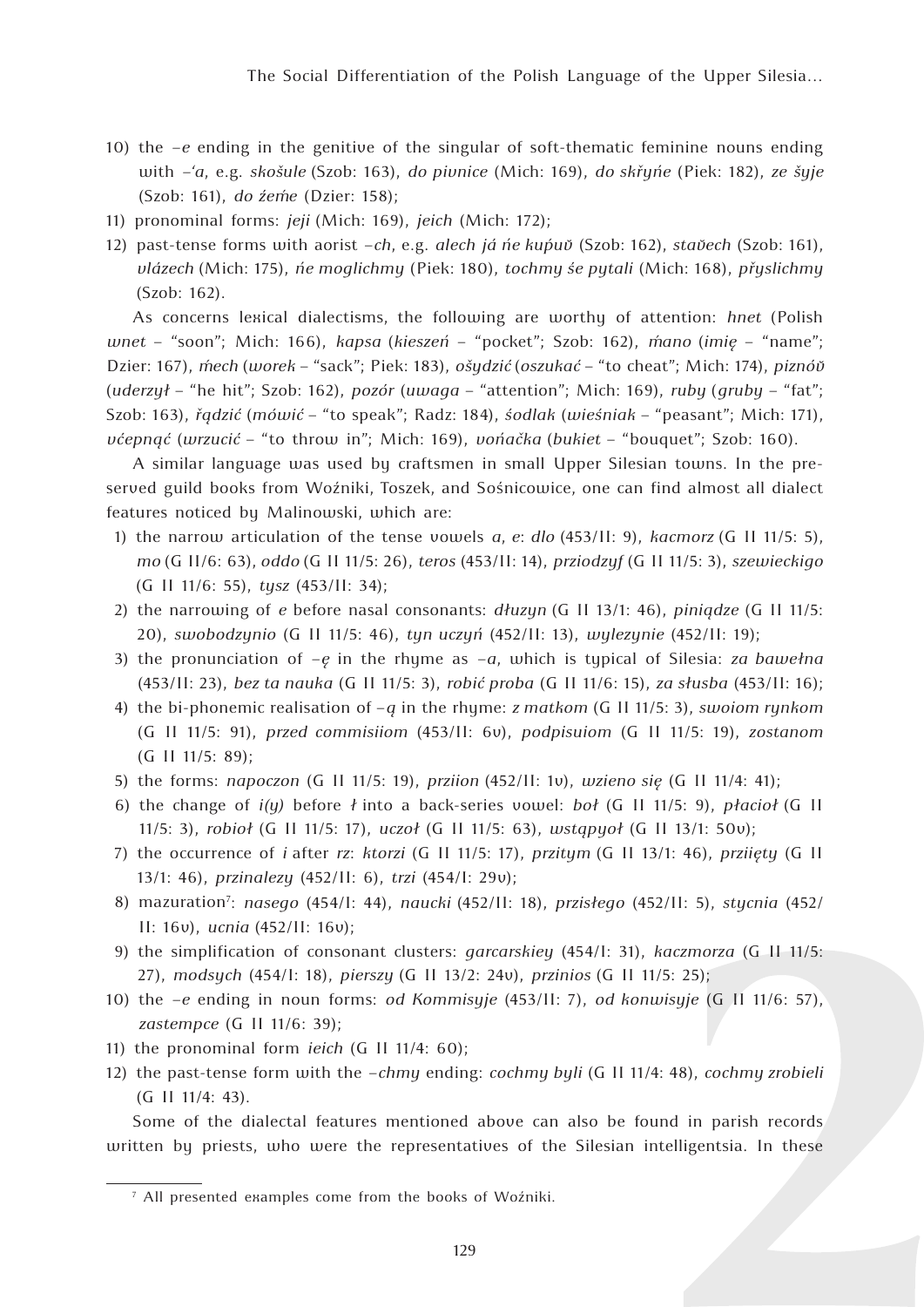manuscripts there are occasional words and inflectional forms with tense *a* or *e* which have a dialectal character to them, e.g.8 *godka* (Bog, 1898), *kowol* (Bog, 1858), *piekorz* (Bog, 1862), *dopomogajcie* (Lip, 1900), *wilijo* (Bog, 1881), *mularskigo* (Lip, 1891), *odśpiwa* (Bog, 1878), *sprzyczki* (Bog, 1897), *tysz* (Bog, 1863). The dialectal features which are particularly persistent are the following: the narrowing of *e* before nasal consonants, e.g. *oświadczynie* (Kat, 1891), *stowarzyszyń* (Lip, 1896), *Szczepanym* (Lip, 1894), *tydzin* (Bog, 1883), *tyn* (Bog, 1878); the occurrence of *i* after *rz*, e.g. *chorzi* (Bog, 1893), *przi* (Kat, 1891), *trzimana* (Bog, 1873); prepositions *we*, *ze* used together with the words starting with a single consonant, e.g. *we familiach* (Lip, 1894), *we waszych piecach* (Lip, 1894), *ze Solca* (Kat, 1883), *ze Sosnowca* (Kat, 1882), *ze zarządu* (Lip, 1896). Sporadically, there appear examples of the dialectal realisation of nasal vowels in the rhyme, e.g. *na Godula* (Lip, 1894), *we środa* (Lip, 1894), *byndom* (Bog, 1888). Influenced by consonants *l*, *ł*, high vowels lower their articulation, hence the forms: *czynieł* (Bog, 1863), *kielka* (Bog, 1885), *rozporządzieła* (Bog, 1874), *wychodzieło* (Lip, 1894). As to inflectional dialectisms, in this group of texts there was only one ending attested, namely the *-e* ending in the genitive of the singular of softthematic feminine nouns, e.g. *z Leśnice* (Bog, 1874), *z muflarnie* (Lip, 1896), *ze skarbnice* (Lip, 1894). The authors of parish records also make use of lexical dialectisms, e.g. *gbur* (Polish *wieśniak* – "peasant"; Lip, 1883), *grubelak* (*prostak* – "simpleton"; Lip, 1896), *maszyniok*  (*maszynista* – "train driver"; Bog, 1892), *młodziak* (*młodzieniec* – "young man"; Lip, 1894), *przyleżytość* (*sposobność* – "ownership, membership"; Bog, 1895), *święcelniki* (*poświęcone potrawy wielkanocne* – "blessed food for Easter"; Lip, 1894), *szydzić* (*oszukiwać* – "to cheat"; Lip, 1896).

A detailed analysis of parish records reveals that these are the texts characterised by a mixed linguistic code, namely the literary and the dialectal. The knowledge of general Polish manifests itself in the inconsistent usage of the dialect forms and the avoidance of the most evident dialectisms. A strong connection with the dialect is revealed in the dialectal features being present in all components of the language system. This leads to considerable variability of texts and to code-mixing. This mixed language code was employed in the case of parish records at the level of local contacts in texts of a restricted range. The choice of the dialectal or general-Polish variants of language elements was determined by such factors as showing consideration for recipients of the texts and the purpose and function of these texts. Banns and parish notices were indeed meant for parishioners speaking the dialect, but they were read out at services, services during which general Polish played the role of the auxiliary language in the Upper Silesia.<sup>9</sup> By this can be accounted for the tendency, visible in parish records, to use the literary language. The written form of communication was of importance as well. If there were still so many various dialectisms making their way to parish records, it is legitimate to claim that local priests, like other representatives of the Silesian intelligentsia, were employing the dialect on everyday basis in direct contacts with parishioners, a dialect which for most of them was the primary language code.

<sup>&</sup>lt;sup>8</sup> Next to the example, I put the abbreviation of a place and the year when the inscription was made, because the parish records have no file reference numbers.

<sup>9</sup> Cf. "Zwiastun Górnoszlązki." Vol. 1. Piekary 1868, p. 357.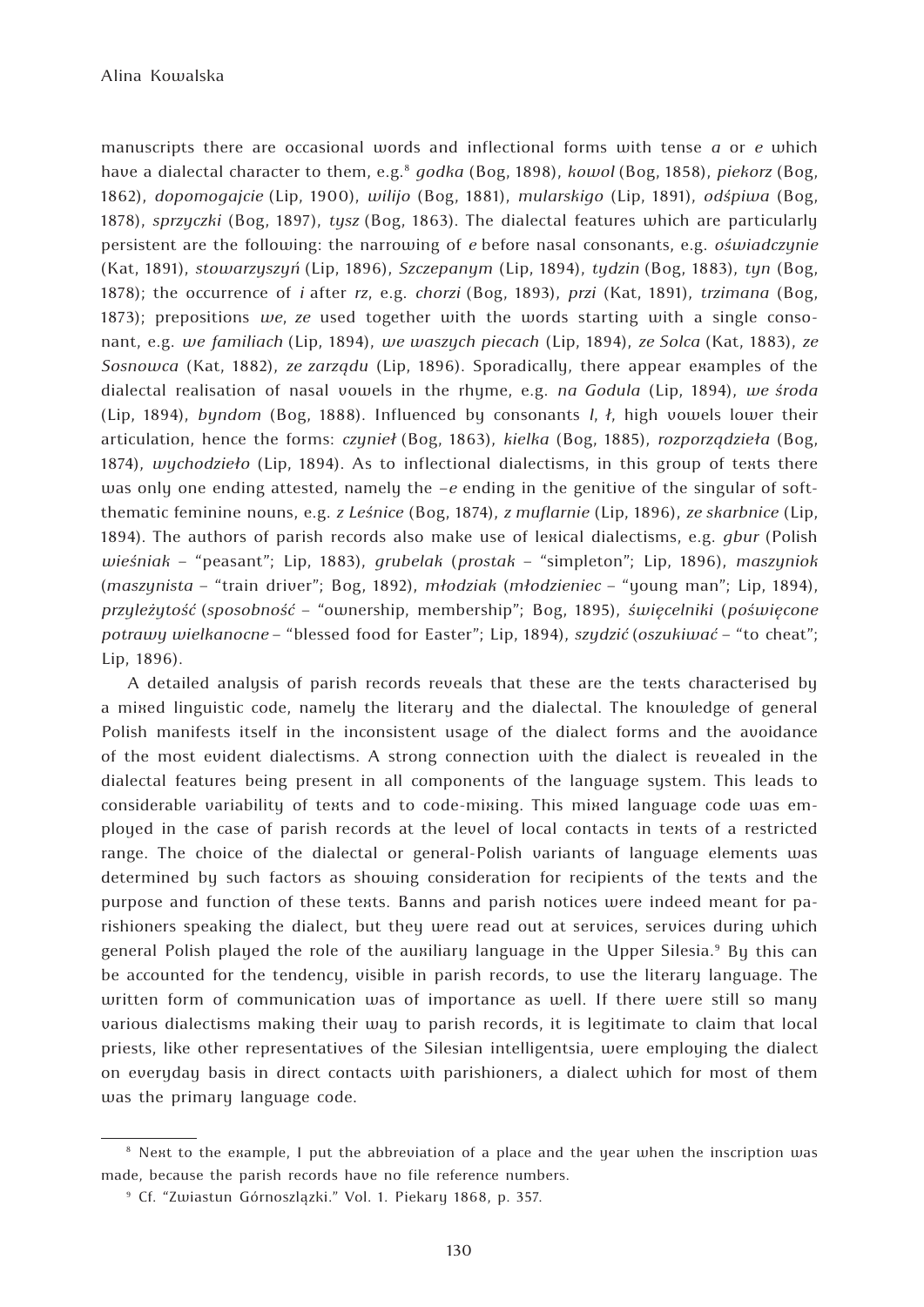Apart from the information about the language system of the Silesian intelligentsia in the  $19<sup>th</sup>$  century, parish archives – and especially books of banns – provide an abundance of valuable material for the research on the influence of the German language on the language of Upper Silesian industrial settlements and on social differentiation of the Upper Silesian dialect. It was mainly vocabulary that underwent the process of differentiation, vocabulary enriched in industrial centres with the names of new professions, technical appliances, social organisations, and state institutions. These were mostly words of German origin which, as a result of phonetic and morphological adaptation, were subject to various transformations. In this way the following names of professions came into being: *blędziorz*  (Lip, 1895), *eisenbaniok* (Bog, 1858), *muflorz* (Bog, 1871), *oberhajer* (Bog, 1895), *polir* (Bog, 1883), *pudlerz* (Kat, 1886), *wachtorz* (Kat, 1886), *werczan* (Kat, 1899), and the names of industrial plants, institutions, offices, and associations, e.g. *na Zuzannagrubie* (Bog, 1890), *Knapszaft* (Bog, 1896), *Sparkassa* (Bog, 1898), *do Spielschuly* (Bog, 1898), *ze Standesamtu* (Lip, 1895), *ze szlafhauzow* (Lip, 1894), *z walcwerku* (Lip, 1896). At the turn of the 19th century, numerous lexical Germanisms present in the speech of the inhabitants of towns and industrial settlements became a factor revealing a variety in the up-to-that-moment homogenous dialect as well as a factor differentiating the spoken language of the Silesian urban agglomeration form the dialect of the rural population, a dialect with which it still had in common phonological and inflectional features, and the basic vocabulary range.

The type of the colloquial Upper Silesian language described above, which was poorly differentiated in social terms due to the lack of a Polish model group whose spoken language would constitute a model to be followed by socially promoted individuals, is clearly contrasted with the language of Upper Silesian printed texts, published in the second half of the 19th century in Bytom, Mikołów, Gliwice, Piekary, and Królewska Huta. These were predominantly stories, propaganda leaflets, song books, prayer books, calendars, and the magazines meant for the local Silesian population, but written in the general-Polish literary language in the average style which was comprehensible for the uneducated recipient. The contemporaries were already aware of the difference between the folk language and the language of books. This can be demonstrated by the deliberations, published in "Zwiastun Górnoszlązki," on the topic of what type of language should be taught in Silesian schools, which are worth quoting here:

Lecz którego trzeba uczyć w szkołach naszych języka polskiego: czystego czy gminnego (ludowego)? Niech na to odpowiadają książki szkolne i kościelne pisane przecież w języku czystym, nazwanym ztąd księgowym czyli książkowym […]. Szlązacy bowiem we wszystkich książkach swoich używają tylko czystego języka polskiego.

(So which type of the Polish language should be taught in our schools: pure or communal (folk)? Let this question be answered by school and church books indeed written in the pure language, for this reason called the language of books [...]. Because Silesians in all their books use only pure Polish.)

Zw: 357

The dialectal phonetic feature that was most difficult to avoid was the narrowing of the vowel *e* before nasal consonants, a feature common in Silesia, attested by several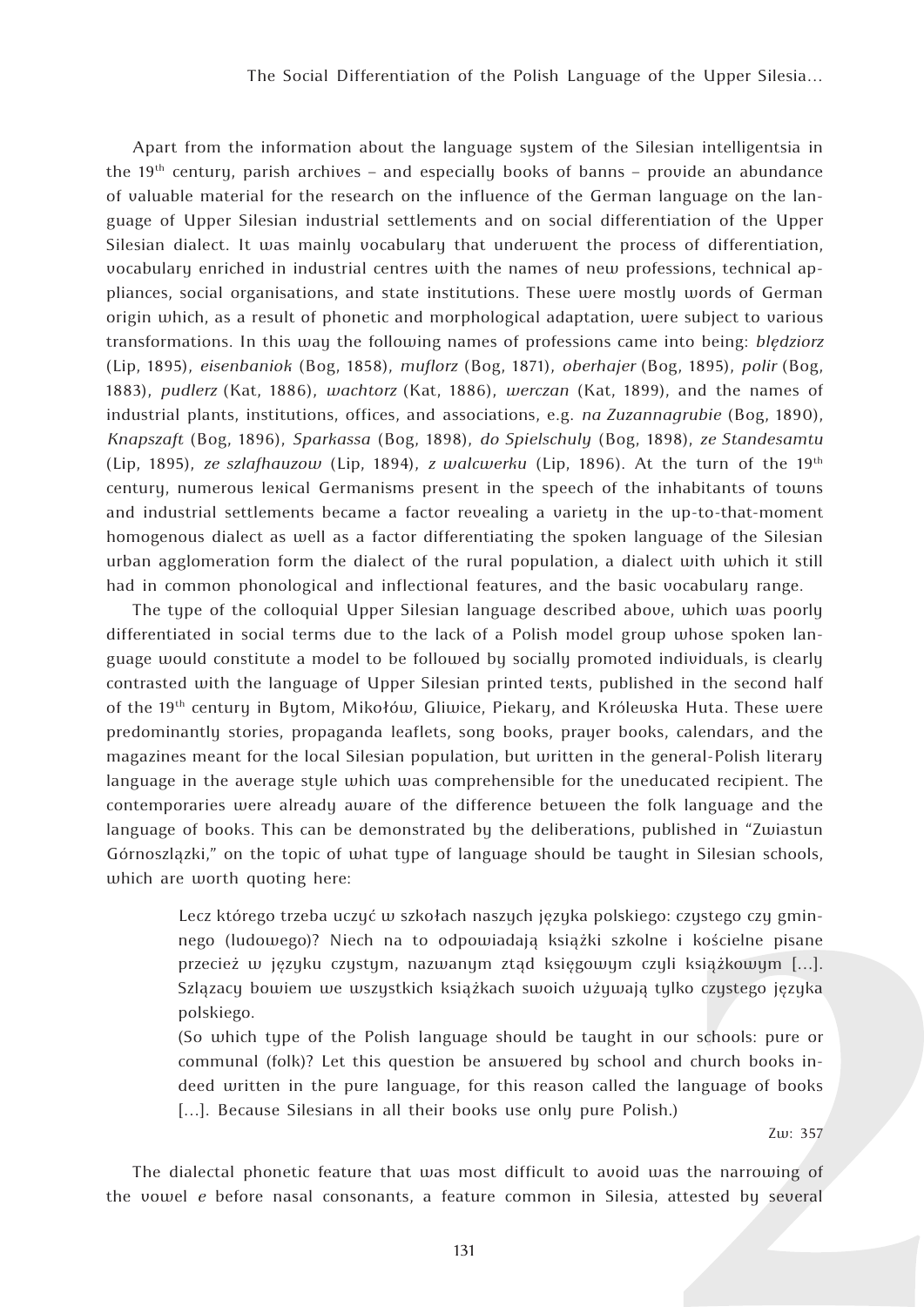examples in the excerpted publications10: *Cichymu* (Kal: 85), *chorymu* (Kal: 101), *Jedynymu* (Śp: 15), *którymu* (Kal: 117), *macierzystymu* (Psz: 180), *naczelnymu* (Psz: 4), *nowymu* (Psz: 15), *podejrzałymu* (Psz: 271), *słabszymu* (Psz: 180), *starymu* (Psz: 174), *sztucznymu* (Psz: 174), *świętymu* (Zw: 413), *doświadczynia* (Kal: 87), *pszynicy* (Por: 29), *dworym* (Kal: 22), *słowym* (Kal: 87), *tyn* (Hel: 15).

The authors and printers also had some difficulty choosing the correct form of the prepositions  $w \mid we, z \mid ze$ , which is easily understood in the area characterised by the pronunciation *we wodzie, ze sokiem* (cf. Klemensiewiczówna, 1950: 196)*.* Thus, alongside the regional forms *we walce* (Mem: 85), *we wojnie* (Kal: 22), *we Warszawie* (Ks: 18), *we wieczności* (Mem: 13), *we wierze* (Mem: 11), *we więzieniu* (Kal: 79), *we wojsku* (Ks: 17), *ze sercem* (Kal: 72), *ze szafy* (Kal: 102), *ze zasady* (Ks: 25), *ze rządem* (Ks: 7), there appear hypercorrect forms: *w wspólnym* (Hus: 60), *w wszystkich* (Szw: 2), *z smutkiem* (Szw: 97), *z swej* (Szw: 110), *z śpiewem* (Hus: 60), *z współczuciem* (Hus: 8), *z wzgardą* (Kal: 76).

Apart from the aforementioned regionalisms, sporadic examples also reflect the dialectal pronunciation of nasal vowels, as in *pokażom* (Kal: 122), *słynyła* (Mem: 18), *zgarnył*  (Kal: 103), and simplifications of consonant groups, frequently occurring in spoken language, as in *w kaczmie* (Kal: 68), *poszed* (Kal: 77).

These are solely phonetic dialectisms in the researched works, works which – save the very few exceptions – preserve the sound system of general Polish. From among the dialectal inflectional forms, the only form which was allowed in printed texts was the *–e* ending, as in *z Dziewice* (Śp: 58), *obietnice* (Hel: 5), *do studnie* (Hel: 15), *u szyje* (Hel: 21), which are based on older literary texts.

Lexical regionalisms also appear very rarely in Upper Silesian publications. In the press, they are sometimes put in parentheses, next to general-Polish words, e.g. *przy grochu, bobie (fansolach)* (Por: 12), *w późnej jesieni (na podzim)* (Por: 12), *przy koniczynie (krasikoniu)* (Por: 12), *krochmalu (skróbku)* (Por: 11), *pali się (gore)* (Por: 10), *paszy (futra)* (Por: 13), *pożary (wygorania)* (Por: 16), *rzepaku (rapsu)* (Por: 12), *serwatki (kapałki)* (Por: 15), *siadłego mleka (kiszki)* (Por: 15). In other publications, one may sporadically encounter such dialectisms as *cygaństwo* (Polish *oszustwo* – "trickery"; Ks: 20), *jeno* (*tylko* – "only"; Kal: 73), *kurzyć się* (*dymić się* – "to smoke"; Szw: 67), *miano* (*nazwisko* – "surname"; Ks: 37), *młoducha* (*panna młoda* – "bride"; Szw: 20), *niemoc* (*choroba* – "illness"; Szw: 83), *posiedziciel* (*właściciel* – "owner"; Gór: 22), *przeinaczyć* (*przemienić* – "to transform"; Ks: 15), *przykopa* (*rów* – "ditch"; Ks: 4), *siodłak* (*wieśniak* – "peasant"; Szw: 78), *smyczyć się* (*włóczyć się* – "to wander"; Szw: 64), *styknąć* (*starczyć* – "to suffice"; Kal: 95), *trząchać* (*potrząsać* – "to shake"; Hist I: 45). Lexical dialectisms were employed to a larger degree by Piotr Kołodziej, the author of popular folk plays, written in general Polish and containing some dialectal features in dialogues. The protagonists of his works make use of Silesian words and expressions, e.g. *a dyć* (Polish *przecież* – "indeed"; Sąs: 6), *burkot* (*człowiek mówiący niewyraźnie* – "a person speaking indistinctly"; Ob: 19), *ciarastwo* (*lichota* – "crap"; Ob: 54), *działanie* (*robienie masła* – "butter churning"; Ob: 1), *dziołcha* (*dziewczyna* – "girl"; Ob: 18), *latosi* (*tegoroczny* – "of this year"; Sąs: 51), *podsuć* (*podsypać* – "to strew more"; Sąs: 3), *pozór* (*uwaga* – "attention"; Sąs: 26), *smykać się* (*włóczyć się* – "to roam"; Ob: 12), *zberzyk*

 $10$  Clarification of the title abbreviations is to be found at the end of the article.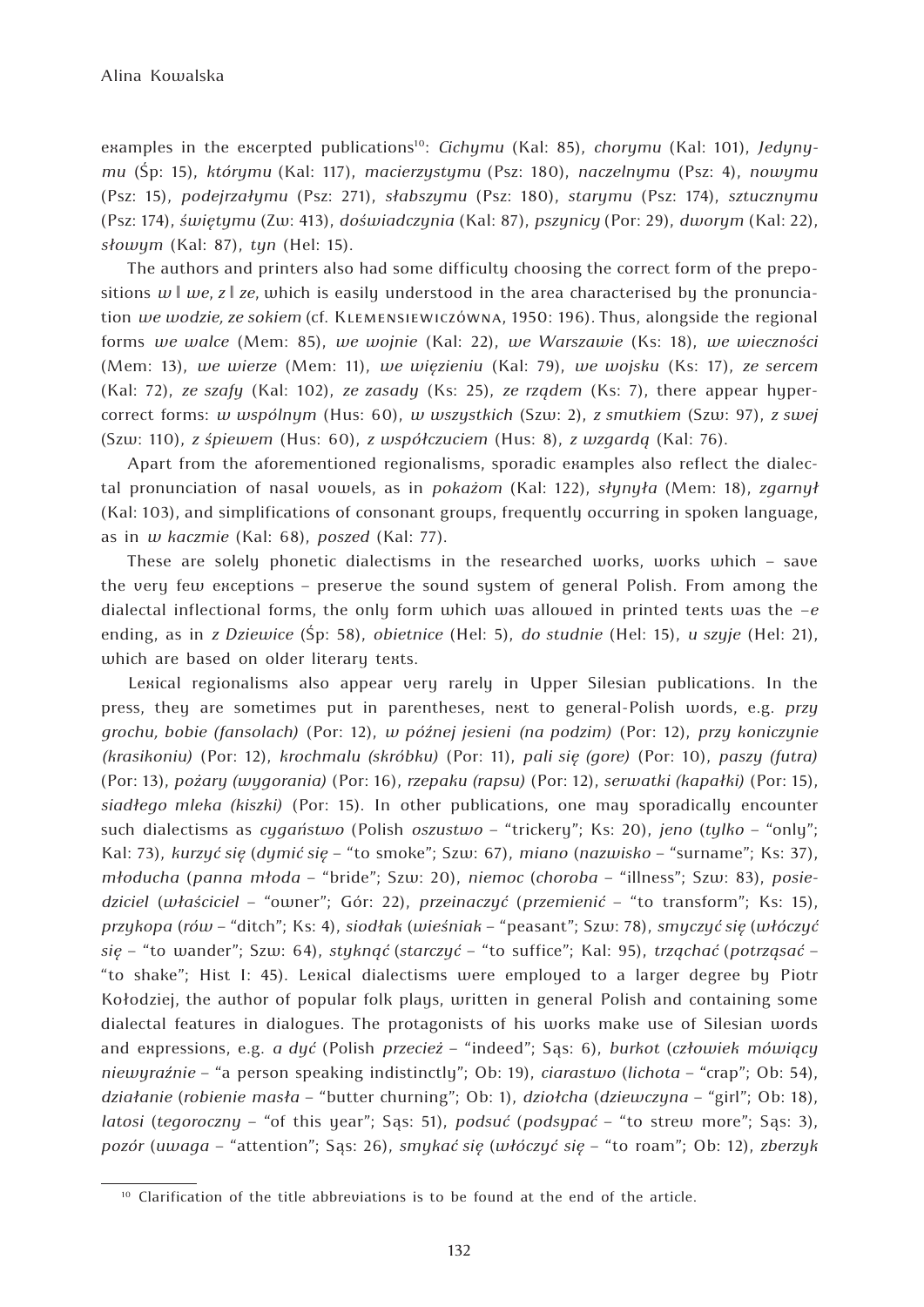(*cebrzyk* – "pail"; Ob: 39); *coby zaś to kosztowało* (Sąs: 22), *do bicia się daje* (Sąs: 15), *Nie damy sobie tego spodobać* (Sąs: 40), *Nie targaj się, jak łopałka za wozem* (Sąs: 21), *bez tydzień* (Ob: 26), *wejcie ludkowie* (Sąs: 36).

Germanisms are also avoided. Apart from the acquired loan words like *fara* (Hist II: 30), *fantować* (Hist II: 88), *frasunek* (Hist II: 11), *sfolgowanie* (Hist II: 80), these are mainly official names or the ones related to industry, e.g. *amtsblatu* (Por: 49), *do aufgebotu landwery* (Por: 16), *na banhofach* (Por: 11)*, z cuchthausem* (Kal: 86), *galmanu i blendy* (Gór: 28), *w fryszowniach* (Gór: 22), *giser* (Gór: 21), *gisernie* (Gór: 28), *hajerów* (Gór: 27), *hausdiner od steigermatu* (Sąs: 22), *do kamergeratu* (Sąs: 22), *knapszaft* (Gór: 30), *na pocztamtach* (Zw: 366), *szmelcernia* (Gór: 18), *szmelcowanie* (Gór: 15), *sztajgrowie* (Gór: 26).

Introducing these words into publications programmatically avoiding German loan words testifies to their wide dissemination and to the lack of their Polish equivalents. As to the occurrence of Polish and German names, the Polish words were prioritised, and sometimes they were followed by a parenthesised German equivalent, e.g. *podróż koleją żelazną (na eisenbanie)* (Por: 27), *w Tygodniku Powiatowym (kreisblacie)* (Por: 16), *przy dzierżawach wieczystych (erbpacht)* (Por: 18), *wozy parowe (lokomotywy)* (Por: 11), *para (dampf)* (Zw: 349), *pozór (Schein)* (Zw: 357), *rękojmia (Buirge)* (Zw: 366), *zdrój (Quell)*  (Zw: 366).

The deviations from the general Polish norm quoted above occur in Upper Silesian printed texts from the second half of the  $19<sup>th</sup>$  century as rare exceptions. The writers, editors, and publishers who were active at that time in the Upper Silesia were consciously striving to eliminate dialectisms and Germanisms from the written language. As concerns the phonetic and morphological systems, they achieved this goal to a high degree, whereas in the area of lexis it was difficult to completely give up on widespread words and expressions, and especially German technical and administrative terms which had no Polish equivalents in Silesia. A mostly successful attempt to break free from German influences (lasting for centuries and still current or even growing) points to a considerable engagement of a small group of the Silesian creative intelligentsia in the fight of preserving the Polish language in the Upper Silesia in its pure, uncontaminated form. Care of the Polish language manifested itself both in its painstaking cultivation and the dissemination via cheap and accessible publications, and in appeals directed towards the Silesian population and teachers.

In the first volume of "Zwiastun Górnoszlązki," *Odezwa do Szanownych Panów Nauczycieli przy górnoszlązkich szkołach* [The Appeal to the Estimable Gentlemen Teachers by Upper Silesian Schools] was published; in this appeal, the teachers were exhorted to perfect their pronunciation by means of reading Polish books and magazines and to teach correct Polish to children. This was motivated as follows:

Radzcy szkolni żądają w szkołach polskich mówienia, czytania i pisania w języku polskim poprawnym, a książki polskie rozporządzeniem Zwierzchności szkolnej w szkołach zaprowadzane, są pisane w języku czystym również i katechizm, historye biblijne i śpiewnik. Aby zrozumieć treść tychże książek, śpiew kościelny i kazanie, powinny się dzieci uczyć języka czystego; powinien więc nauczyciel sam go znać i z dziećmi tylko nim mówić.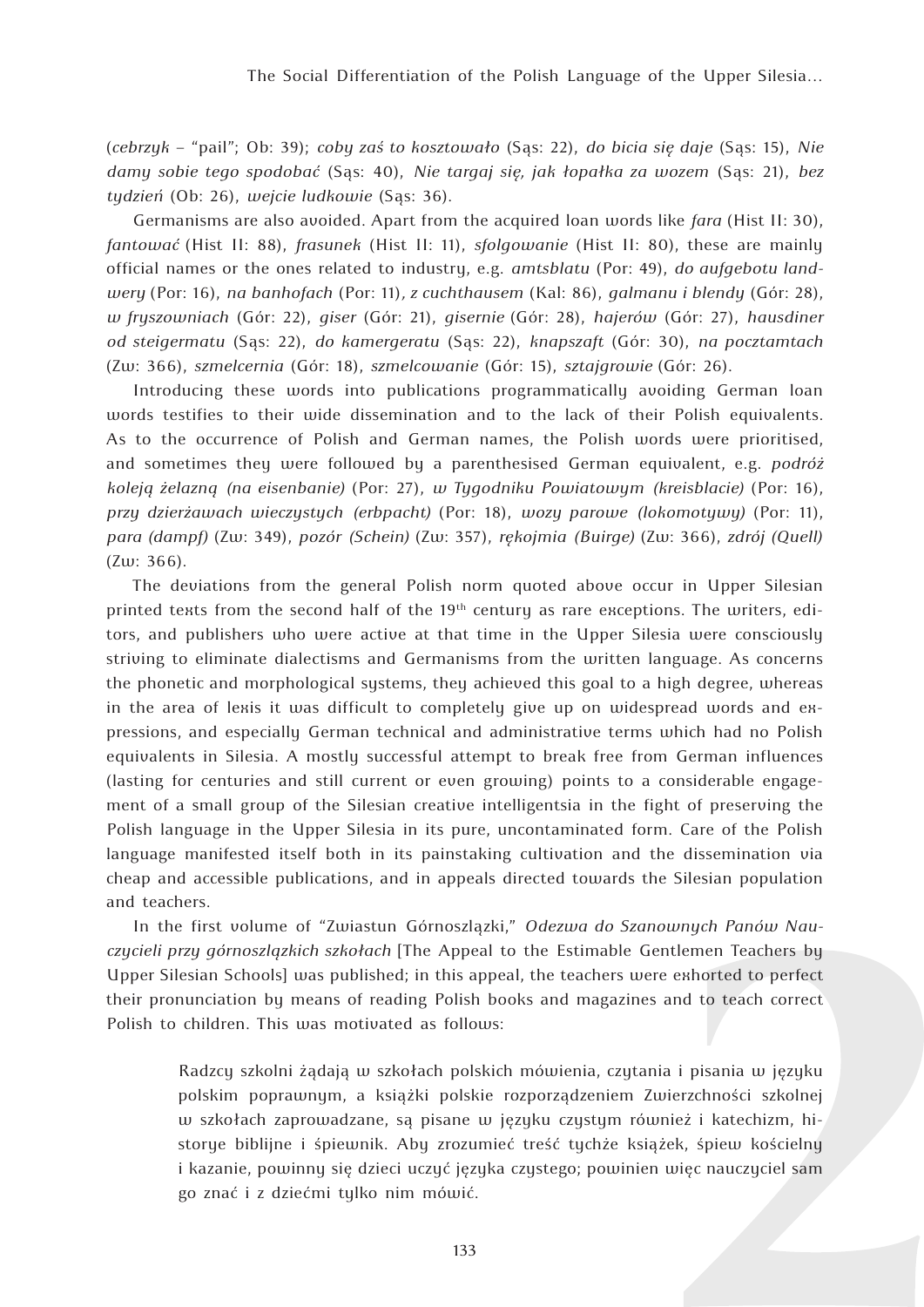(School council members demand that in Polish schools speaking, reading, and writing be in correct Polish, and that Polish books, by virtue of the decree of the school Authorities, be introduced. In the pure language there are also written a catechism, biblical stories, and a song book. In order to understand the content of these books, church singing, and a sermon, children should learn the pure language; thus, the teacher should know this language himself and speak with children using this language only.)

Zw: 350

When the Polish language was removed form schools, an appeal to parents was made:

Uczcie zawczasu dzieci, że są Polakami […]. Uczcie ich języka polskiego i uczcie ich kochać ten język […]. Nie pozwólcie w domu używać innego języka! Dajcie jak najprędzej dzieciom w ręce książki i pisma polskie. Uczcie dzieci pieśni polskich kościelnych i świeckich. Bądźcie sami przykładem miłości swego rodu i swego języka.

(Teach your children very early that they are Poles […]. Teach the Polish language to them and teach them to love this language […]. Do not allow them to use a different language at home! As soon as possible put Polish books and magazines in the hands of your children. Teach Polish songs to children, both church and secular ones. Yourselves set the example of love for your kin and for your language.) Ks: 33

Thanks to the efforts and work of writers and national activists, and owing to the consistency of the Silesian people, despite the intrusion of German and various methods of Germanisation, what was preserved in the Upper Silesia was not only the local dialect, but also partly at least the passive knowledge of general Polish and the awareness of the bond that ties these two variations of language. Of course, the dialect had a stronger position as the basic means of language communication and as a direct opponent of German, but also as the symbol of nationality and an important component of the Silesian regional attachment. All this can explain high social prestige of the Silesian dialect and an exceptionally strong attachment to dialectal language forms in all social environments. The remnants of this historical conditioning are both considerable saturation of the language of Upper Silesian city dwellers with dialectal elements and, characteristic of Silesia, equality in local contacts, especially of individual dialectal forms with these of general Polish. The consequence of the above is the dialectal phonological and literary dual-system basis, not only of the middle-aged generation of Upper Silesians, but also of the youngest generation (cf. Lubaś, 1979: 189–190).

## Clarification of abbreviations $11$

Bog – Bogucice. Dzier – Dzierżno.

<sup>&</sup>lt;sup>11</sup> The titles of the sources are given in the original spelling.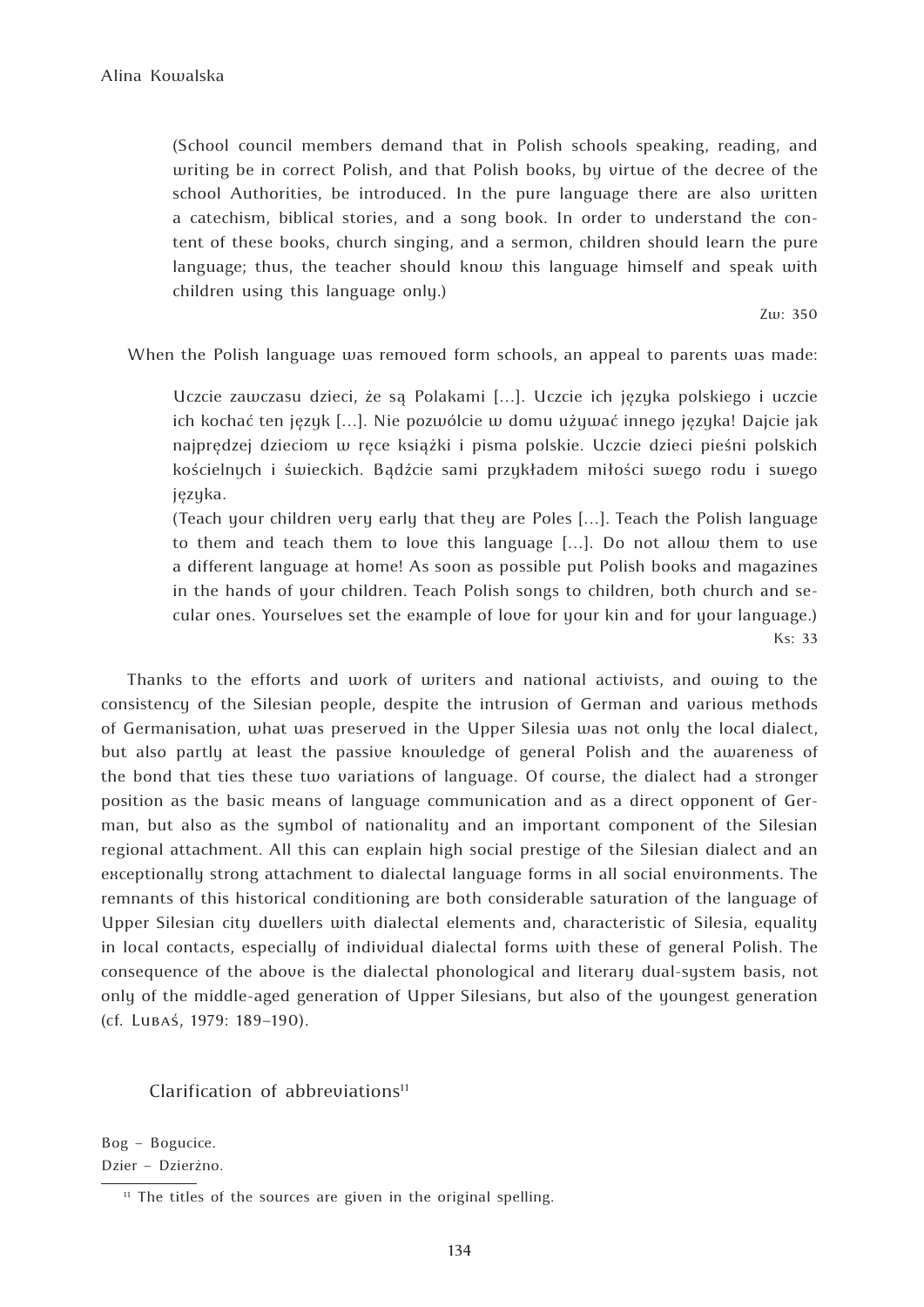Gór – *Historya górnictwa na Górnym Szląsku*. Bytom 1892.

- Hel *Historya o cierpliwej Helenie*. Mikołów 1874.
- Hist *Historya Bytomia i Piekar*. Bytom 1891.
- Hus Miarka K.: *Husyci na Górnym Śląsku*. Mikołów.
- Kal *Kalendarz Maryański*. Vol. 2. Mikołów 1885.
- Kat Katowice.
- Ks *Książeczki dla katolickiego ludu polskiego*. Bytom 1896.

Lip – Lipiny.

Mem – Szafranek J.: *Memento mori*. Bytom 1859.

Mich – Michałkowice.

Ob – Kołodziej P.: *Obieżysasi*. Bytom 1895.

Piek – Piekary.

- Por "Poradnik dla Ludu Górno-ślązkiego." Vol. 1. Bytom 1851.
- Psz Lompa J.: *Nowe udoskonalone pszczolnictwo ks. plebana Dzierżona*. Piekary 1852.
- Radz Radzionków.
- Sąs Kołodziej P.: *Sąsiedzi*. Bytom 1892.

Szob – Szobiszowice.

- Szw Miarka K.: *Szwedzi w Lędzinach*. Mikołów.
- Śp *Dostateczny śpiewnik kościelny i domowy*. Piekary 1850.
- Zw "Zwiastun Górnoszlązki." Vol. 1. Piekary 1868.

## References

- Furdal A., 1973: *Klasyfikacja odmian współczesnego języka polskiego*. Wrocław.
- Klemensiewiczówna I., 1950: *Czy wolno nam mówić* we wodzie ze sokiem*?* "Język Polski'' 30 (5), pp. 193–203.
- Lubaś W., 1979: *Wariantywność języków miejskich*. In: *Społeczne uwarunkowania współczesnej polszczyzny. Szkice socjolingwistyczne*. Kraków, pp. 169–195.

Malinowski L., 1901: *Powieści ludu polskiego na Śląsku*. "MAAE" V.

- Michalewska M.T., 1966: *Woźnickie księgi cechowe w zbiorach Biblioteki Śląskiej*. "Biuletyn Informacyjny Biblioteki Śląskiej" 11 (4), pp. 219–227.
- Michałkiewicz S., ed., 1970: *Historia Śląska*. Vol. 2. Wrocław.
- Michałkiewicz S., ed., 1976: *Historia Śląska*. Vol. 3. Wrocław.

Alina Kowalska

The Social Differentiation of the Polish Language of the Upper Silesia in the Second Half of the 19<sup>th</sup> Century

Summary

The industrialisation of the Upper Silesia, development of new towns and industrial settlements, and various methods of Germanisation applied to the society caused changes in the ethnic structure of this region and strengthened the position of the German language there. The major opponent to